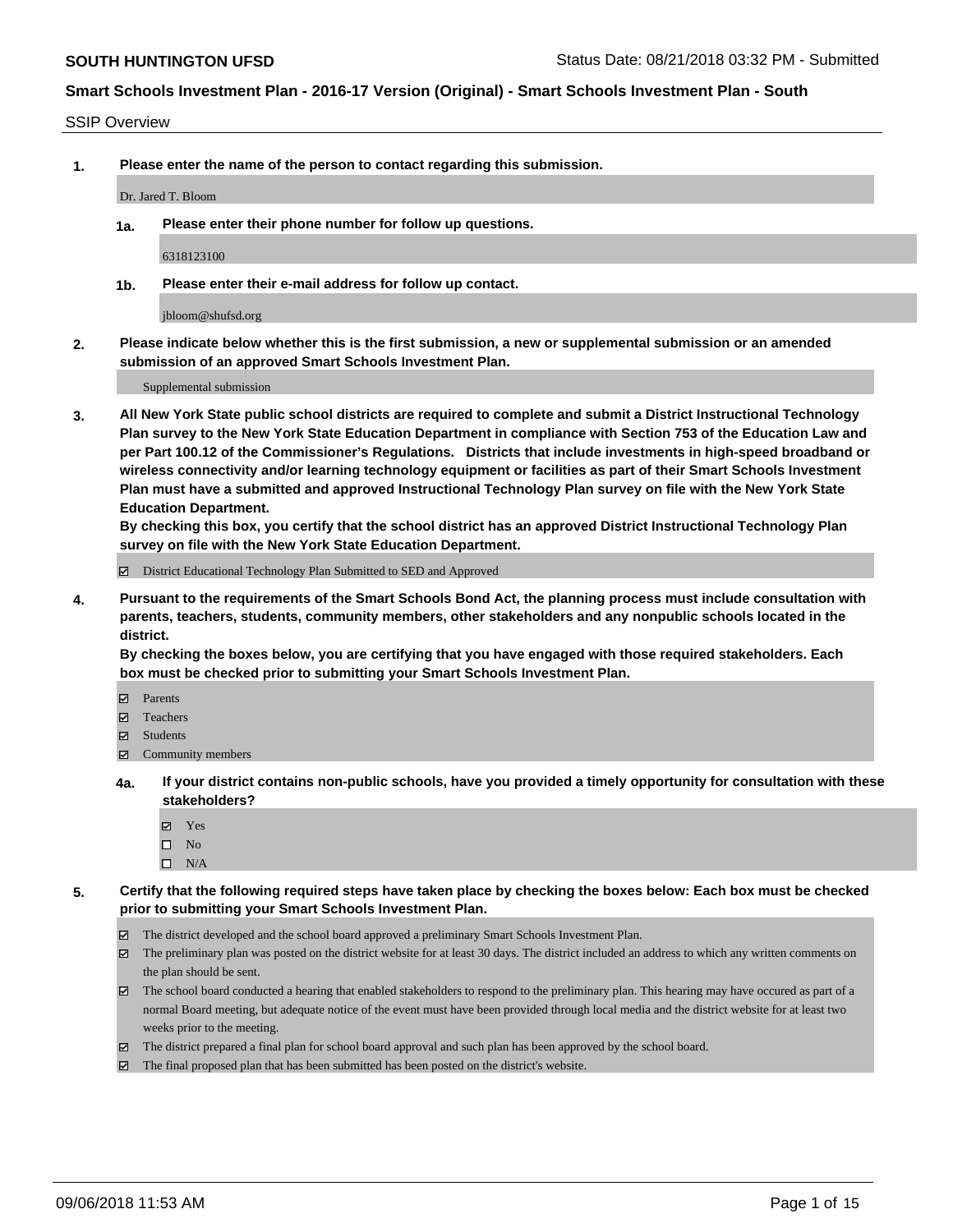SSIP Overview

**5a. Please upload the proposed Smart Schools Investment Plan (SSIP) that was posted on the district's website, along with any supporting materials. Note that this should be different than your recently submitted Educational Technology Survey. The Final SSIP, as approved by the School Board, should also be posted on the website and remain there during the course of the projects contained therein.**

SSIP\_3.pdf

**5b. Enter the webpage address where the final Smart Schools Investment Plan is posted. The Plan should remain posted for the life of the included projects.**

http://www.shufsd.org/district/instructional\_technology

**6. Please enter an estimate of the total number of students and staff that will benefit from this Smart Schools Investment Plan based on the cumulative projects submitted to date.**

6,000

**7. An LEA/School District may partner with one or more other LEA/School Districts to form a consortium to pool Smart Schools Bond Act funds for a project that meets all other Smart School Bond Act requirements. Each school district participating in the consortium will need to file an approved Smart Schools Investment Plan for the project and submit a signed Memorandum of Understanding that sets forth the details of the consortium including the roles of each respective district.**

 $\Box$  The district plans to participate in a consortium to partner with other school district(s) to implement a Smart Schools project.

### **8. Please enter the name and 6-digit SED Code for each LEA/School District participating in the Consortium.**

| Partner LEA/District | <b>ISED BEDS Code</b> |
|----------------------|-----------------------|
| (No Response)        | (No Response)         |

#### **9. Please upload a signed Memorandum of Understanding with all of the participating Consortium partners.**

(No Response)

**10. Your district's Smart Schools Bond Act Allocation is:**

\$2,900,702

**11. Enter the budget sub-allocations by category that you are submitting for approval at this time. If you are not budgeting SSBA funds for a category, please enter 0 (zero.) If the value entered is \$0, you will not be required to complete that survey question.**

|                                       | Sub-<br>Allocations |
|---------------------------------------|---------------------|
| <b>School Connectivity</b>            | $\mathbf 0$         |
| Connectivity Projects for Communities | $\overline{0}$      |
| <b>Classroom Technology</b>           | 0                   |
| Pre-Kindergarten Classrooms           | 0                   |
| Replace Transportable Classrooms      | $\Omega$            |
| High-Tech Security Features           | 548,873             |
| Totals:                               | 548,873             |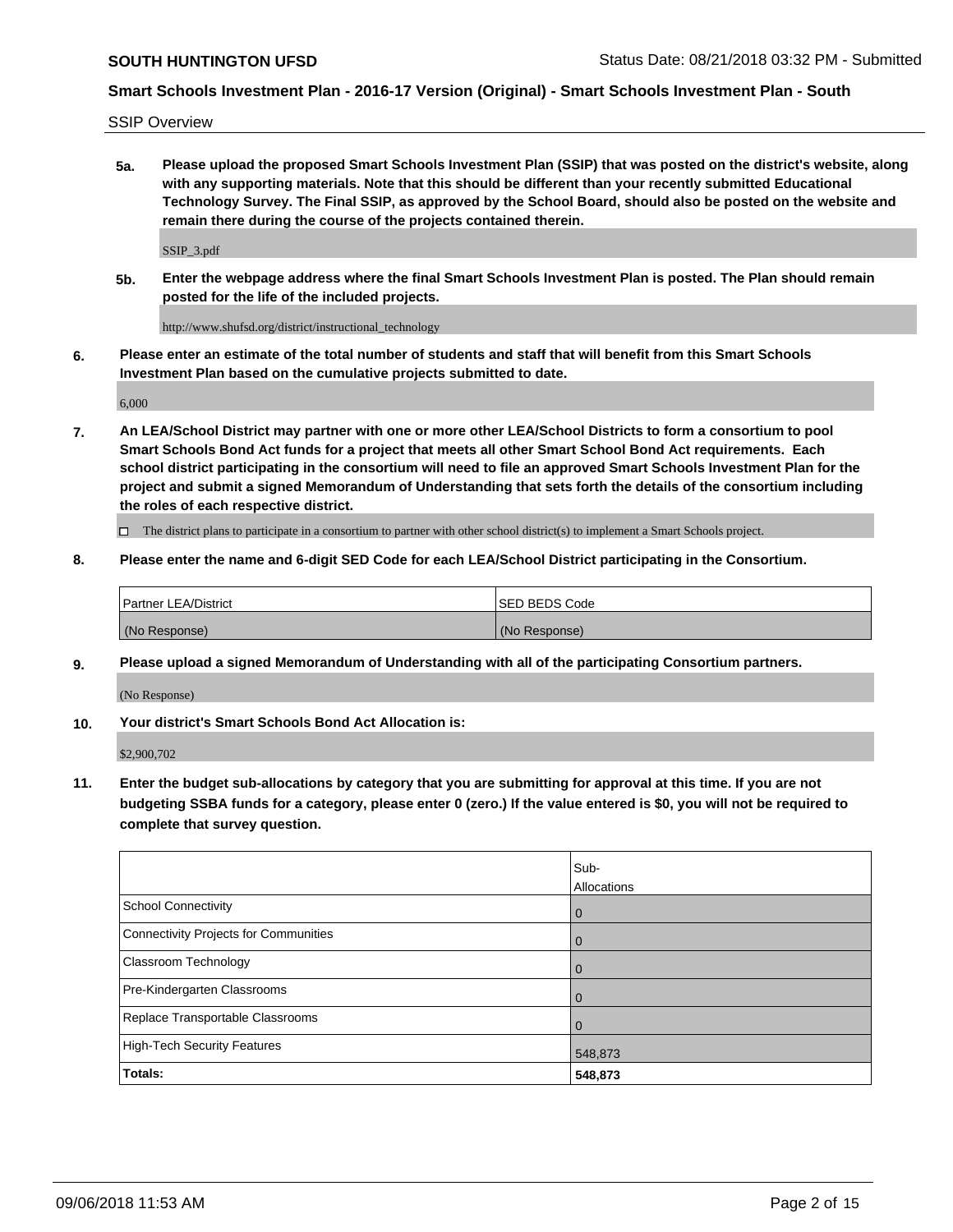School Connectivity

- **1. In order for students and faculty to receive the maximum benefit from the technology made available under the Smart Schools Bond Act, their school buildings must possess sufficient connectivity infrastructure to ensure that devices can be used during the school day. Smart Schools Investment Plans must demonstrate that:**
	- **• sufficient infrastructure that meets the Federal Communications Commission's 100 Mbps per 1,000 students standard currently exists in the buildings where new devices will be deployed, or**
	- **• is a planned use of a portion of Smart Schools Bond Act funds, or**
	- **• is under development through another funding source.**

**Smart Schools Bond Act funds used for technology infrastructure or classroom technology investments must increase the number of school buildings that meet or exceed the minimum speed standard of 100 Mbps per 1,000 students and staff within 12 months. This standard may be met on either a contracted 24/7 firm service or a "burstable" capability. If the standard is met under the burstable criteria, it must be:**

**1. Specifically codified in a service contract with a provider, and**

**2. Guaranteed to be available to all students and devices as needed, particularly during periods of high demand, such as computer-based testing (CBT) periods.**

**Please describe how your district already meets or is planning to meet this standard within 12 months of plan submission.**

(No Response)

**1a. If a district believes that it will be impossible to meet this standard within 12 months, it may apply for a waiver of this requirement, as described on the Smart Schools website. The waiver must be filed and approved by SED prior to submitting this survey.**

 $\Box$  By checking this box, you are certifying that the school district has an approved waiver of this requirement on file with the New York State Education Department.

#### **2. Connectivity Speed Calculator (Required)**

|                         | l Number of<br><b>Students</b> | Multiply by<br>100 Kbps | Divide by 1000 Current Speed<br>to Convert to<br>Required<br>l Speed in Mb | lin Mb           | Expected<br>Speed to be<br>Attained Within   Required<br>12 Months | <b>Expected Date</b><br>When<br>Speed Will be<br>Met |
|-------------------------|--------------------------------|-------------------------|----------------------------------------------------------------------------|------------------|--------------------------------------------------------------------|------------------------------------------------------|
| <b>Calculated Speed</b> | (No<br>Response)               | (No Response)           | (No<br>Response)                                                           | (No<br>Response) | (No<br>Response)                                                   | (No<br>Response)                                     |

**3. Describe how you intend to use Smart Schools Bond Act funds for high-speed broadband and/or wireless connectivity projects in school buildings.**

(No Response)

**4. Describe the linkage between the district's District Instructional Technology Plan and the proposed projects. (There should be a link between your response to this question and your response to Question 1 in Part E. Curriculum and Instruction "What are the district's plans to use digital connectivity and technology to improve teaching and learning?)**

(No Response)

**5. If the district wishes to have students and staff access the Internet from wireless devices within the school building, or in close proximity to it, it must first ensure that it has a robust Wi-Fi network in place that has sufficient bandwidth to meet user demand.**

**Please describe how you have quantified this demand and how you plan to meet this demand.**

(No Response)

**6. As indicated on Page 5 of the guidance, the Office of Facilities Planning will have to conduct a preliminary review**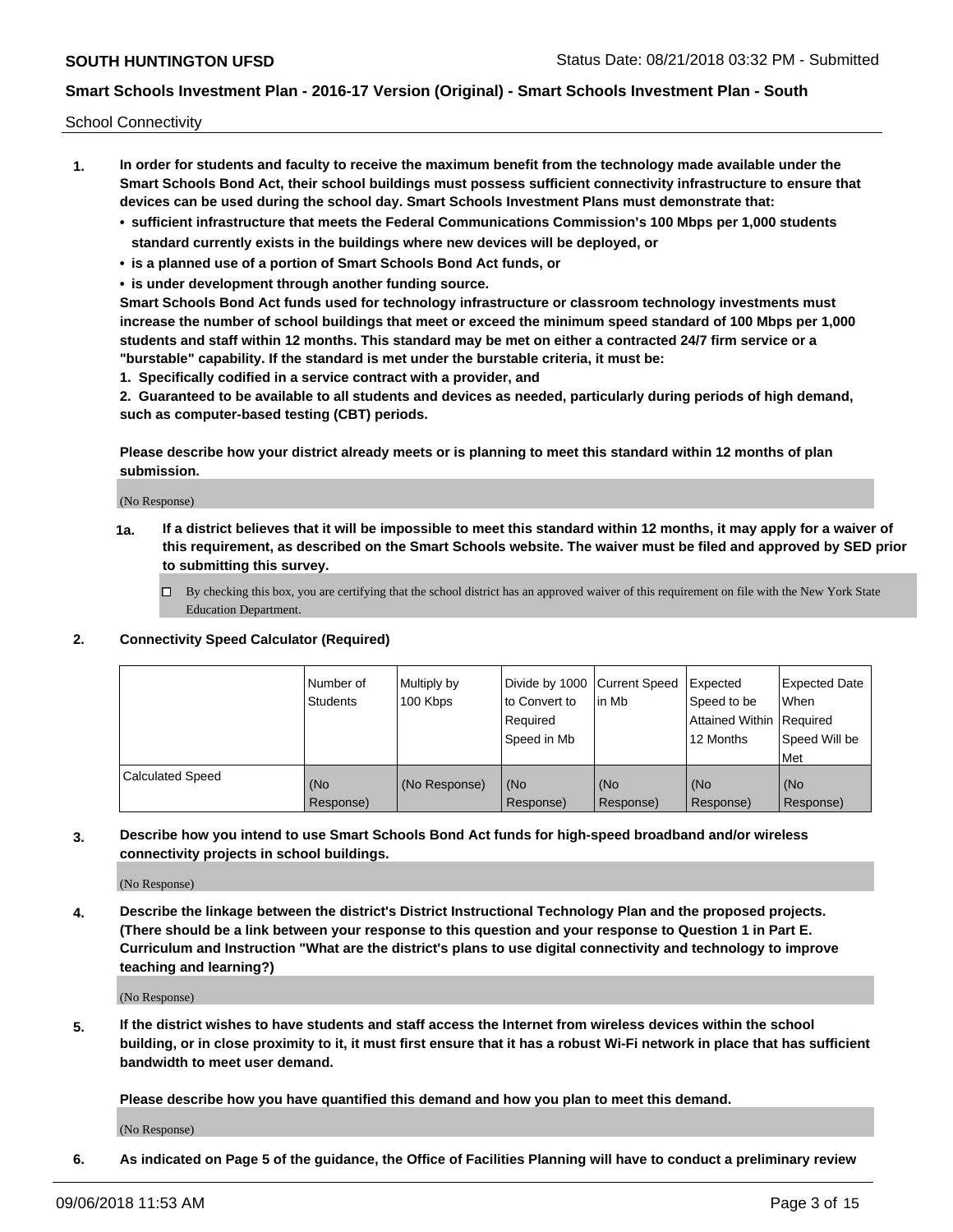School Connectivity

**of all capital projects, including connectivity projects.**

**Please indicate on a separate row each project number given to you by the Office of Facilities Planning.**

| Project Number |  |
|----------------|--|
|                |  |
| (No Response)  |  |
|                |  |

**7. Certain high-tech security and connectivity infrastructure projects may be eligible for an expedited review process as determined by the Office of Facilities Planning.**

**Was your project deemed eligible for streamlined review?**

(No Response)

**8. Include the name and license number of the architect or engineer of record.**

| Name          | License Number |
|---------------|----------------|
| (No Response) | (No Response)  |

**9. If you are submitting an allocation for School Connectivity complete this table. Note that the calculated Total at the bottom of the table must equal the Total allocation for this category that you entered in the SSIP Overview overall budget.** 

|                                            | Sub-          |
|--------------------------------------------|---------------|
|                                            | Allocation    |
| Network/Access Costs                       | (No Response) |
| Outside Plant Costs                        | (No Response) |
| School Internal Connections and Components | (No Response) |
| <b>Professional Services</b>               | (No Response) |
| Testing                                    | (No Response) |
| <b>Other Upfront Costs</b>                 | (No Response) |
| <b>Other Costs</b>                         | (No Response) |
| Totals:                                    | 0             |

**10. Please detail the type, quantity, per unit cost and total cost of the eligible items under each sub-category. This is especially important for any expenditures listed under the "Other" category. All expenditures must be eligible for tax-exempt financing to be reimbursed through the SSBA. Sufficient detail must be provided so that we can verify this is the case. If you have any questions, please contact us directly through smartschools@nysed.gov. NOTE: Wireless Access Points should be included in this category, not under Classroom Educational Technology, except those that will be loaned/purchased for nonpublic schools.**

| Select the allowable expenditure | Item to be purchased | Quantity      | <b>Cost per Item</b> | <b>Total Cost</b> |
|----------------------------------|----------------------|---------------|----------------------|-------------------|
| type.                            |                      |               |                      |                   |
| Repeat to add another item under |                      |               |                      |                   |
| each type.                       |                      |               |                      |                   |
| (No Response)                    | (No Response)        | (No Response) | (No Response)        | (No Response)     |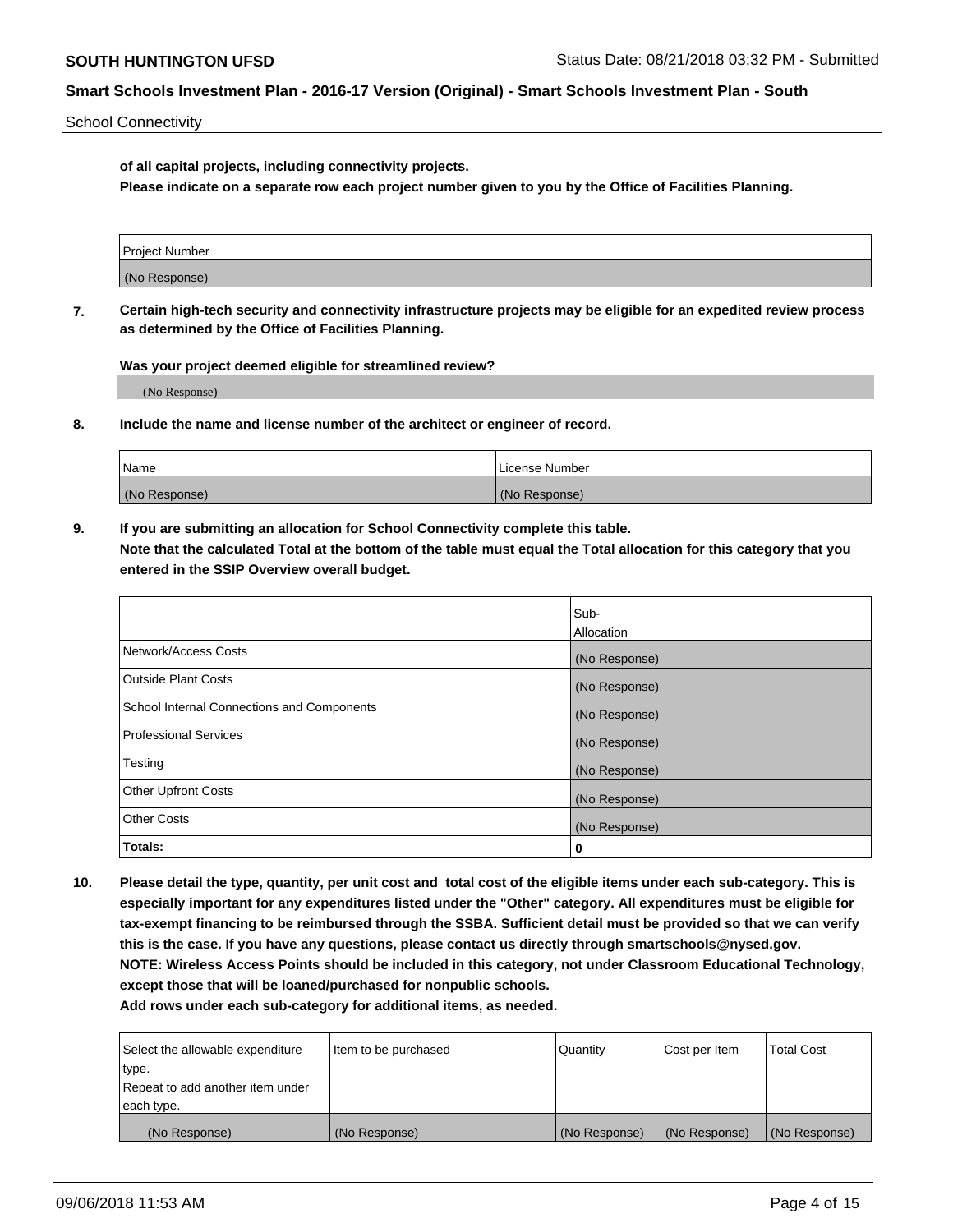Community Connectivity (Broadband and Wireless)

**1. Describe how you intend to use Smart Schools Bond Act funds for high-speed broadband and/or wireless connectivity projects in the community.**

(No Response)

**2. Please describe how the proposed project(s) will promote student achievement and increase student and/or staff access to the Internet in a manner that enhances student learning and/or instruction outside of the school day and/or school building.**

(No Response)

**3. Community connectivity projects must comply with all the necessary local building codes and regulations (building and related permits are not required prior to plan submission).**

 $\Box$  I certify that we will comply with all the necessary local building codes and regulations.

**4. Please describe the physical location of the proposed investment.**

(No Response)

**5. Please provide the initial list of partners participating in the Community Connectivity Broadband Project, along with their Federal Tax Identification (Employer Identification) number.**

| <b>Project Partners</b> | <sup>I</sup> Federal ID # |
|-------------------------|---------------------------|
| (No Response)           | (No Response)             |

**6. If you are submitting an allocation for Community Connectivity, complete this table.**

**Note that the calculated Total at the bottom of the table must equal the Total allocation for this category that you entered in the SSIP Overview overall budget.**

|                                    | Sub-Allocation |
|------------------------------------|----------------|
| Network/Access Costs               | (No Response)  |
| <b>Outside Plant Costs</b>         | (No Response)  |
| <b>Tower Costs</b>                 | (No Response)  |
| <b>Customer Premises Equipment</b> | (No Response)  |
| <b>Professional Services</b>       | (No Response)  |
| Testing                            | (No Response)  |
| <b>Other Upfront Costs</b>         | (No Response)  |
| <b>Other Costs</b>                 | (No Response)  |
| Totals:                            | 0              |

**7. Please detail the type, quantity, per unit cost and total cost of the eligible items under each sub-category. This is especially important for any expenditures listed under the "Other" category. All expenditures must be capital-bond eligible to be reimbursed through the SSBA. If you have any questions, please contact us directly through smartschools@nysed.gov.**

| Select the allowable expenditure | Item to be purchased | Quantity      | Cost per Item | <b>Total Cost</b> |
|----------------------------------|----------------------|---------------|---------------|-------------------|
| type.                            |                      |               |               |                   |
| Repeat to add another item under |                      |               |               |                   |
| each type.                       |                      |               |               |                   |
| (No Response)                    | (No Response)        | (No Response) | (No Response) | (No Response)     |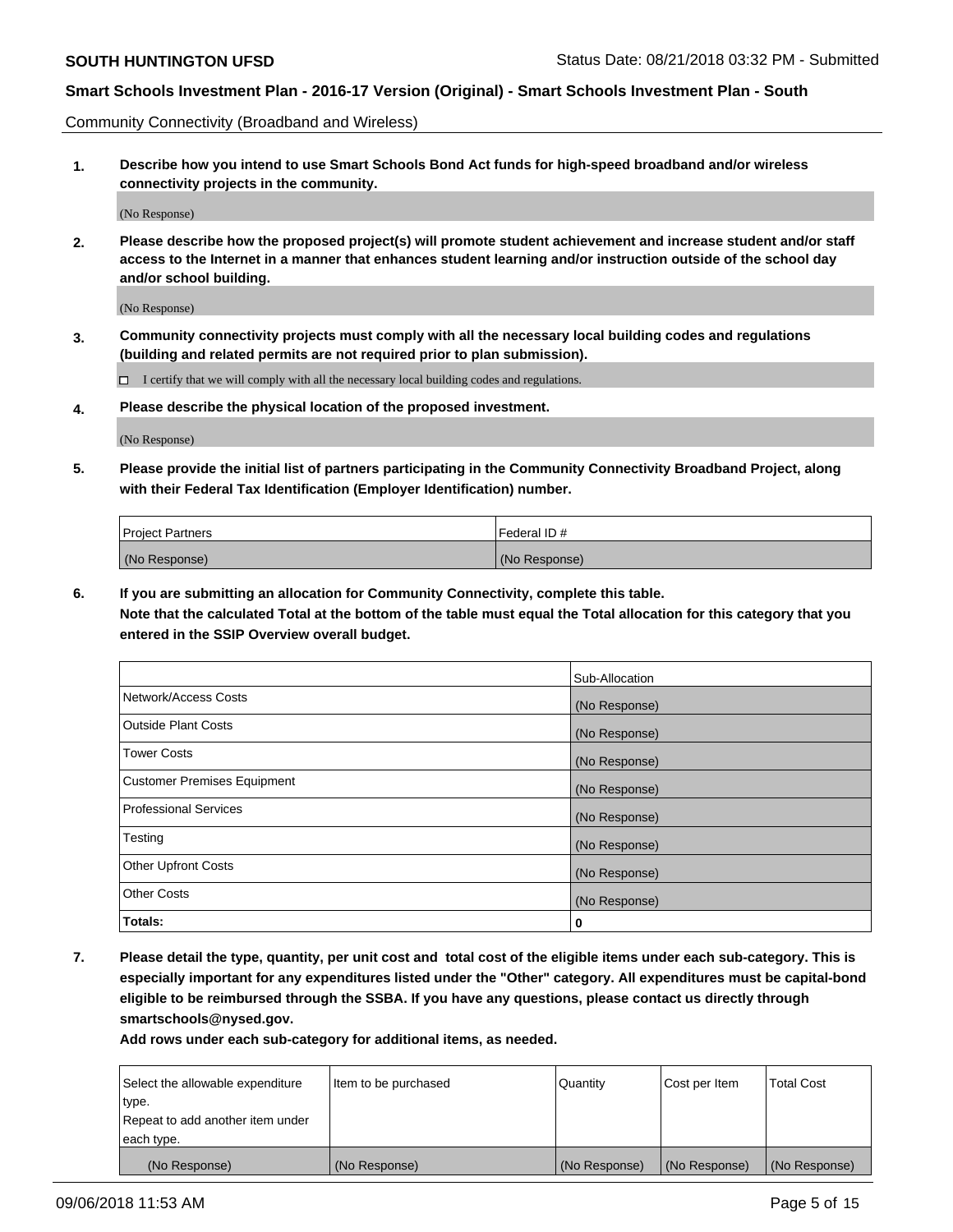#### Classroom Learning Technology

**1. In order for students and faculty to receive the maximum benefit from the technology made available under the Smart Schools Bond Act, their school buildings must possess sufficient connectivity infrastructure to ensure that devices can be used during the school day. Smart Schools Investment Plans must demonstrate that sufficient infrastructure that meets the Federal Communications Commission's 100 Mbps per 1,000 students standard currently exists in the buildings where new devices will be deployed, or is a planned use of a portion of Smart Schools Bond Act funds, or is under development through another funding source. Smart Schools Bond Act funds used for technology infrastructure or classroom technology investments must increase the number of school buildings that meet or exceed the minimum speed standard of 100 Mbps per 1,000 students and staff within 12 months. This standard may be met on either a contracted 24/7 firm service or a**

**"burstable" capability. If the standard is met under the burstable criteria, it must be:**

**1. Specifically codified in a service contract with a provider, and**

**2. Guaranteed to be available to all students and devices as needed, particularly during periods of high demand, such as computer-based testing (CBT) periods.**

**Please describe how your district already meets or is planning to meet this standard within 12 months of plan submission.**

(No Response)

- **1a. If a district believes that it will be impossible to meet this standard within 12 months, it may apply for a waiver of this requirement, as described on the Smart Schools website. The waiver must be filed and approved by SED prior to submitting this survey.**
	- By checking this box, you are certifying that the school district has an approved waiver of this requirement on file with the New York State Education Department.

#### **2. Connectivity Speed Calculator (Required)**

|                         | I Number of<br>Students | Multiply by<br>100 Kbps | to Convert to<br>Required<br>Speed in Mb | Divide by 1000 Current Speed Expected<br>lin Mb | Speed to be<br>Attained Within Required<br>12 Months | Expected Date<br>When<br>Speed Will be<br>Met |
|-------------------------|-------------------------|-------------------------|------------------------------------------|-------------------------------------------------|------------------------------------------------------|-----------------------------------------------|
| <b>Calculated Speed</b> | (No<br>Response)        | (No Response)           | (No<br>Response)                         | (No<br>Response)                                | (No<br>Response)                                     | (No<br>Response)                              |

**3. If the district wishes to have students and staff access the Internet from wireless devices within the school building, or in close proximity to it, it must first ensure that it has a robust Wi-Fi network in place that has sufficient bandwidth to meet user demand.**

**Please describe how you have quantified this demand and how you plan to meet this demand.**

(No Response)

**4. All New York State public school districts are required to complete and submit an Instructional Technology Plan survey to the New York State Education Department in compliance with Section 753 of the Education Law and per Part 100.12 of the Commissioner's Regulations.**

**Districts that include educational technology purchases as part of their Smart Schools Investment Plan must have a submitted and approved Instructional Technology Plan survey on file with the New York State Education Department.**

- $\Box$  By checking this box, you are certifying that the school district has an approved Instructional Technology Plan survey on file with the New York State Education Department.
- **5. Describe the devices you intend to purchase and their compatibility with existing or planned platforms or systems. Specifically address the adequacy of each facility's electrical, HVAC and other infrastructure necessary to install and support the operation of the planned technology.**

(No Response)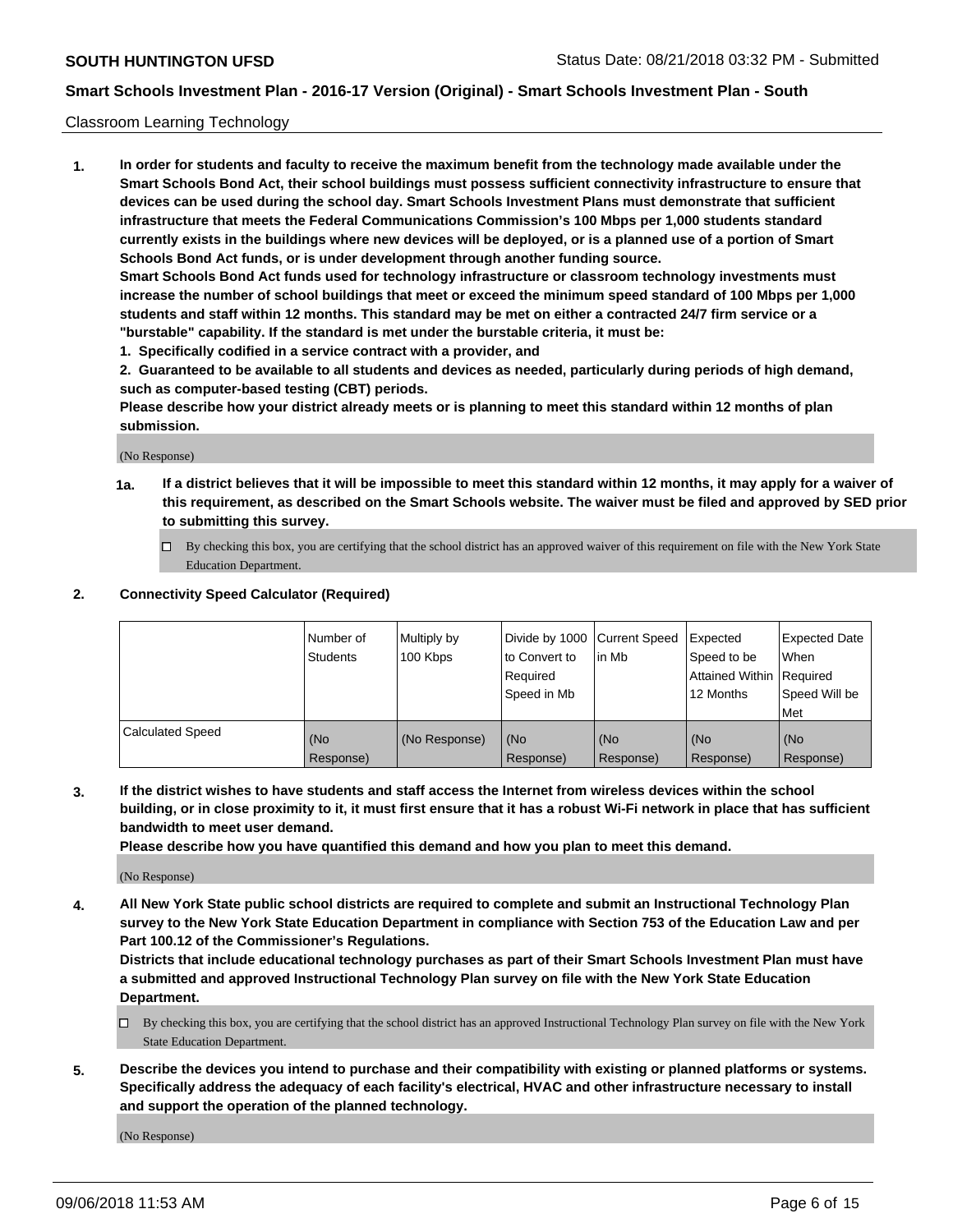#### Classroom Learning Technology

- **6. Describe how the proposed technology purchases will:**
	- **> enhance differentiated instruction;**
	- **> expand student learning inside and outside the classroom;**
	- **> benefit students with disabilities and English language learners; and**
	- **> contribute to the reduction of other learning gaps that have been identified within the district.**

**The expectation is that districts will place a priority on addressing the needs of students who struggle to succeed in a rigorous curriculum. Responses in this section should specifically address this concern and align with the district's Instructional Technology Plan (in particular Question 2 of E. Curriculum and Instruction: "Does the district's instructional technology plan address the needs of students with disabilities to ensure equitable access to instruction, materials and assessments?" and Question 3 of the same section: "Does the district's instructional technology plan address the provision of assistive technology specifically for students with disabilities to ensure access to and participation in the general curriculum?"**

(No Response)

**7. Where appropriate, describe how the proposed technology purchases will enhance ongoing communication with parents and other stakeholders and help the district facilitate technology-based regional partnerships, including distance learning and other efforts.**

(No Response)

**8. Describe the district's plan to provide professional development to ensure that administrators, teachers and staff can employ the technology purchased to enhance instruction successfully.**

**Note: This response should be aligned and expanded upon in accordance with your district's response to Question 1 of F. Professional Development of your Instructional Technology Plan: "Please provide a summary of professional development offered to teachers and staff, for the time period covered by this plan, to support technology to enhance teaching and learning. Please include topics, audience and method of delivery within your summary."**

(No Response)

- **9. Districts must contact the SUNY/CUNY teacher preparation program that supplies the largest number of the district's new teachers to request advice on innovative uses and best practices at the intersection of pedagogy and educational technology.**
	- By checking this box, you certify that you have contacted the SUNY/CUNY teacher preparation program that supplies the largest number of your new teachers to request advice on these issues.
	- **9a. Please enter the name of the SUNY or CUNY Institution that you contacted.**

(No Response)

**9b. Enter the primary Institution phone number.**

(No Response)

**9c. Enter the name of the contact person with whom you consulted and/or will be collaborating with on innovative uses of technology and best practices.**

(No Response)

**10. A district whose Smart Schools Investment Plan proposes the purchase of technology devices and other hardware must account for nonpublic schools in the district.**

**Are there nonpublic schools within your school district?**

Yes

 $\square$  No

**11. Nonpublic Classroom Technology Loan Calculator**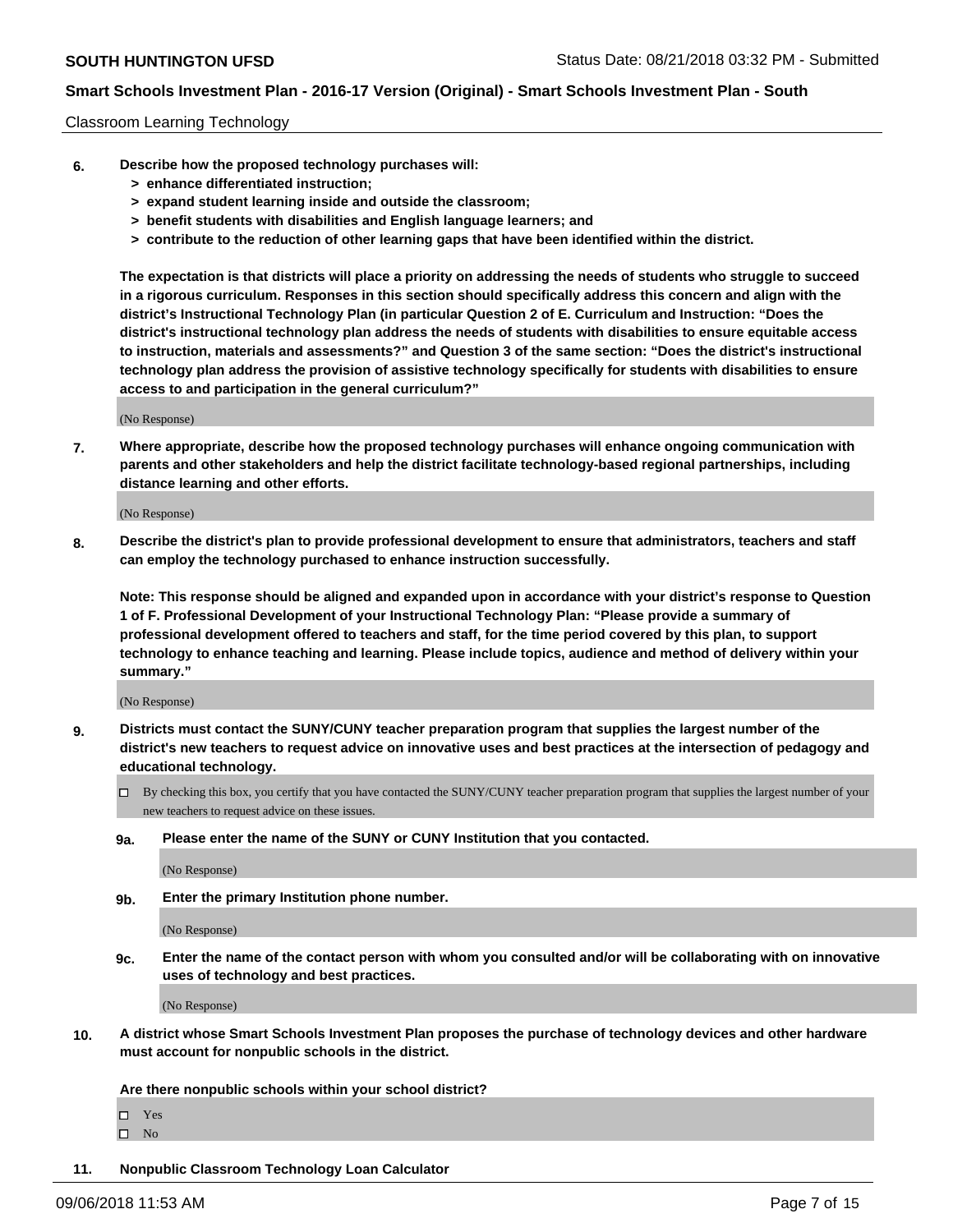### Classroom Learning Technology

**The Smart Schools Bond Act provides that any Classroom Learning Technology purchases made using Smart Schools funds shall be lent, upon request, to nonpublic schools in the district. However, no school district shall be required to loan technology in amounts greater than the total obtained and spent on technology pursuant to the Smart Schools Bond Act and the value of such loan may not exceed the total of \$250 multiplied by the nonpublic school enrollment in the base year at the time of enactment. See:**

**http://www.p12.nysed.gov/mgtserv/smart\_schools/docs/Smart\_Schools\_Bond\_Act\_Guidance\_04.27.15\_Final.pdf.**

|                                       | 1. Classroom<br>Technology<br>Sub-allocation | 2. Public<br>l Enrollment<br>$(2014 - 15)$ | l 3. Nonpublic<br>l Enrollment<br>$(2014 - 15)$ | l 4. Sum of<br>Public and<br>l Nonpublic<br>Enrollment                                        | 15. Total Per<br>Pupil Sub-<br>l allocation | l 6. Total<br>Nonpublic Loan<br>Amount |
|---------------------------------------|----------------------------------------------|--------------------------------------------|-------------------------------------------------|-----------------------------------------------------------------------------------------------|---------------------------------------------|----------------------------------------|
| Calculated Nonpublic Loan<br>l Amount |                                              |                                            |                                                 | (No Response)   (No Response)   (No Response)   (No Response)   (No Response)   (No Response) |                                             |                                        |

**12. To ensure the sustainability of technology purchases made with Smart Schools funds, districts must demonstrate a long-term plan to maintain and replace technology purchases supported by Smart Schools Bond Act funds. This sustainability plan shall demonstrate a district's capacity to support recurring costs of use that are ineligible for Smart Schools Bond Act funding such as device maintenance, technical support, Internet and wireless fees, maintenance of hotspots, staff professional development, building maintenance and the replacement of incidental items. Further, such a sustainability plan shall include a long-term plan for the replacement of purchased devices and equipment at the end of their useful life with other funding sources.**

 $\Box$  By checking this box, you certify that the district has a sustainability plan as described above.

**13. Districts must ensure that devices purchased with Smart Schools Bond funds will be distributed, prepared for use, maintained and supported appropriately. Districts must maintain detailed device inventories in accordance with generally accepted accounting principles.**

By checking this box, you certify that the district has a distribution and inventory management plan and system in place.

**14. If you are submitting an allocation for Classroom Learning Technology complete this table. Note that the calculated Total at the bottom of the table must equal the Total allocation for this category that you entered in the SSIP Overview overall budget.**

|                          | Sub-Allocation |
|--------------------------|----------------|
| Interactive Whiteboards  | (No Response)  |
| <b>Computer Servers</b>  | (No Response)  |
| <b>Desktop Computers</b> | (No Response)  |
| <b>Laptop Computers</b>  | (No Response)  |
| <b>Tablet Computers</b>  | (No Response)  |
| <b>Other Costs</b>       | (No Response)  |
| Totals:                  | 0              |

**15. Please detail the type, quantity, per unit cost and total cost of the eligible items under each sub-category. This is especially important for any expenditures listed under the "Other" category. All expenditures must be capital-bond eligible to be reimbursed through the SSBA. If you have any questions, please contact us directly through smartschools@nysed.gov.**

**Please specify in the "Item to be Purchased" field which specific expenditures and items are planned to meet the district's nonpublic loan requirement, if applicable.**

**NOTE: Wireless Access Points that will be loaned/purchased for nonpublic schools should ONLY be included in this category, not under School Connectivity, where public school districts would list them.**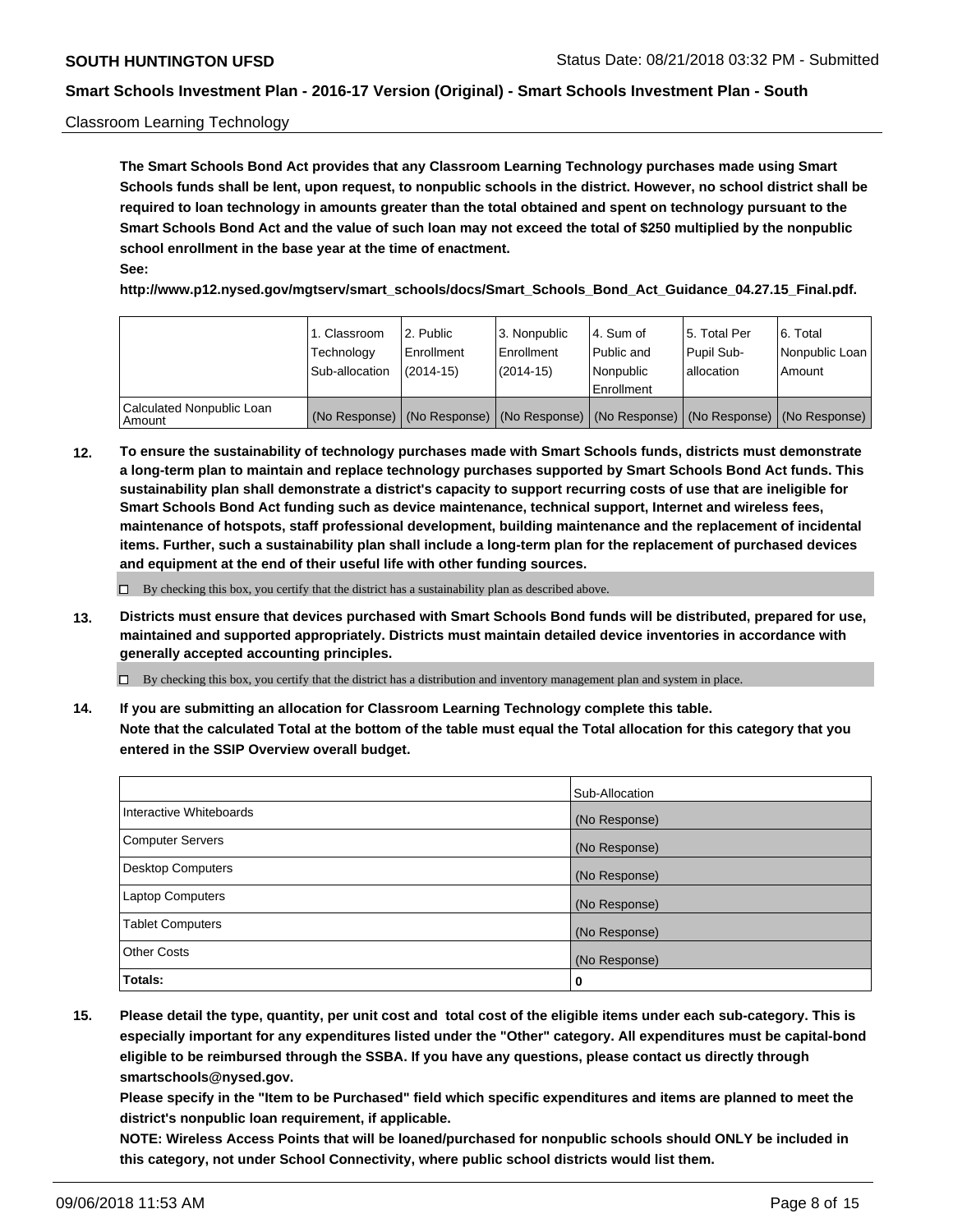Classroom Learning Technology

| Select the allowable expenditure | Iltem to be Purchased | Quantity      | Cost per Item | <b>Total Cost</b> |
|----------------------------------|-----------------------|---------------|---------------|-------------------|
| type.                            |                       |               |               |                   |
| Repeat to add another item under |                       |               |               |                   |
| each type.                       |                       |               |               |                   |
| (No Response)                    | (No Response)         | (No Response) | (No Response) | (No Response)     |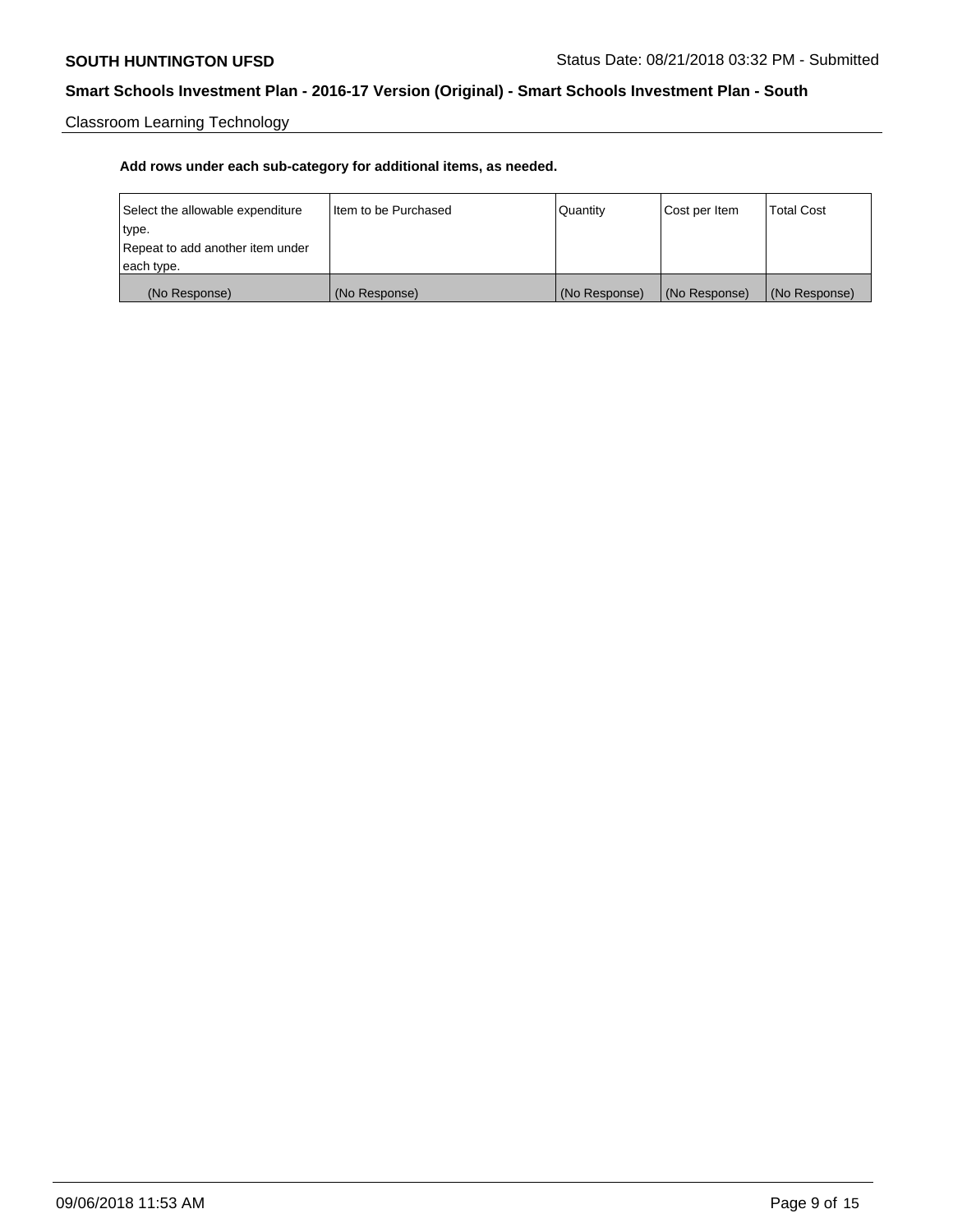### Pre-Kindergarten Classrooms

**1. Provide information regarding how and where the district is currently serving pre-kindergarten students and justify the need for additional space with enrollment projections over 3 years.**

(No Response)

- **2. Describe the district's plan to construct, enhance or modernize education facilities to accommodate prekindergarten programs. Such plans must include:**
	- **Specific descriptions of what the district intends to do to each space;**
	- **An affirmation that pre-kindergarten classrooms will contain a minimum of 900 square feet per classroom;**
	- **The number of classrooms involved;**
	- **The approximate construction costs per classroom; and**
	- **Confirmation that the space is district-owned or has a long-term lease that exceeds the probable useful life of the improvements.**

(No Response)

**3. Smart Schools Bond Act funds may only be used for capital construction costs. Describe the type and amount of additional funds that will be required to support ineligible ongoing costs (e.g. instruction, supplies) associated with any additional pre-kindergarten classrooms that the district plans to add.**

(No Response)

**4. All plans and specifications for the erection, repair, enlargement or remodeling of school buildings in any public school district in the State must be reviewed and approved by the Commissioner. Districts that plan capital projects using their Smart Schools Bond Act funds will undergo a Preliminary Review Process by the Office of Facilities Planning.**

**Please indicate on a separate row each project number given to you by the Office of Facilities Planning.**

| Project Number |  |
|----------------|--|
| (No Response)  |  |
|                |  |

**5. If you have made an allocation for Pre-Kindergarten Classrooms, complete this table.**

**Note that the calculated Total at the bottom of the table must equal the Total allocation for this category that you entered in the SSIP Overview overall budget.**

|                                          | Sub-Allocation |
|------------------------------------------|----------------|
| Construct Pre-K Classrooms               | (No Response)  |
| Enhance/Modernize Educational Facilities | (No Response)  |
| <b>Other Costs</b>                       | (No Response)  |
| Totals:                                  | 0              |

**6. Please detail the type, quantity, per unit cost and total cost of the eligible items under each sub-category. This is especially important for any expenditures listed under the "Other" category. All expenditures must be capital-bond eligible to be reimbursed through the SSBA. If you have any questions, please contact us directly through smartschools@nysed.gov.**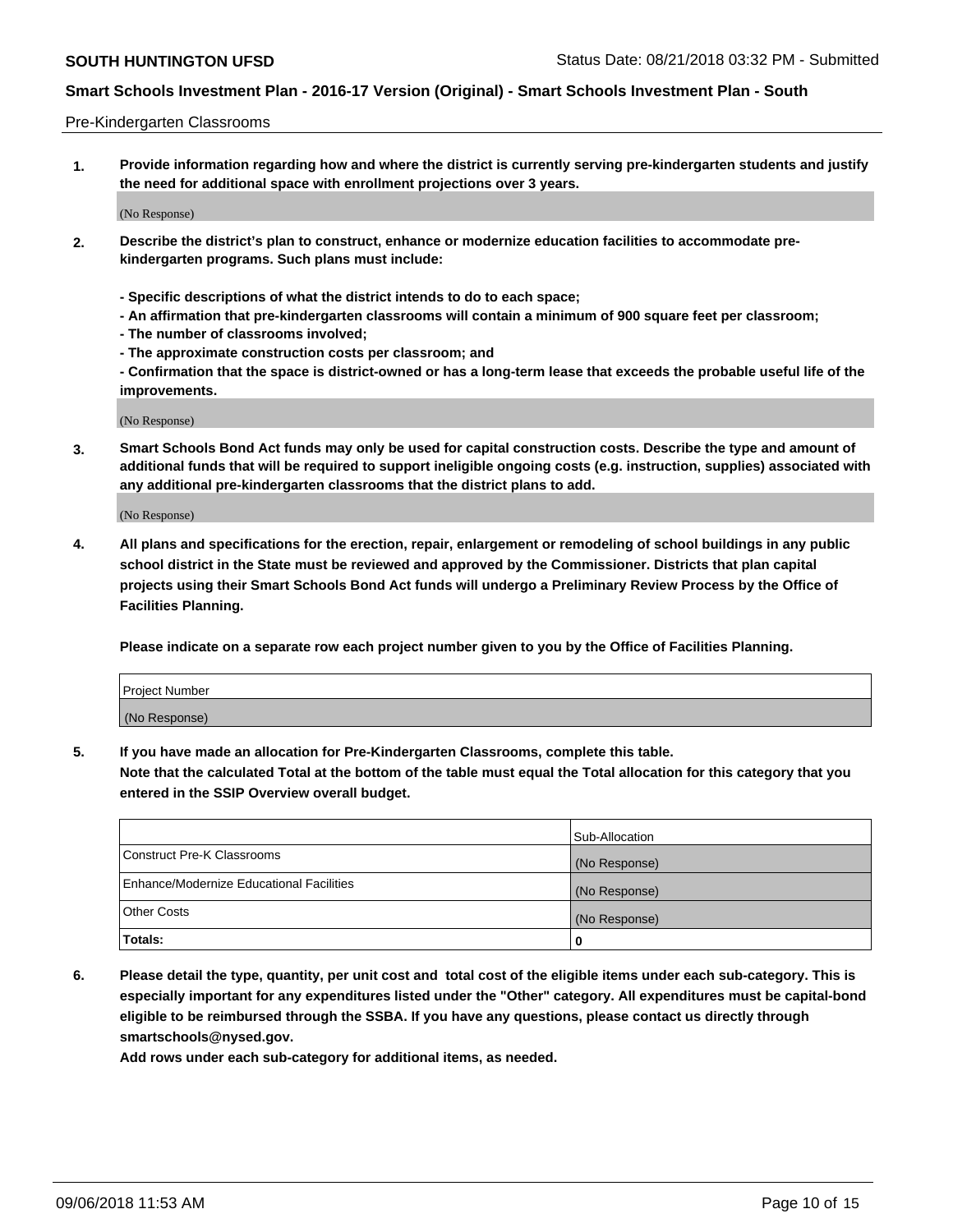Pre-Kindergarten Classrooms

| Select the allowable expenditure | Item to be purchased | Quantity      | Cost per Item | <b>Total Cost</b> |
|----------------------------------|----------------------|---------------|---------------|-------------------|
| type.                            |                      |               |               |                   |
| Repeat to add another item under |                      |               |               |                   |
| each type.                       |                      |               |               |                   |
| (No Response)                    | (No Response)        | (No Response) | (No Response) | (No Response)     |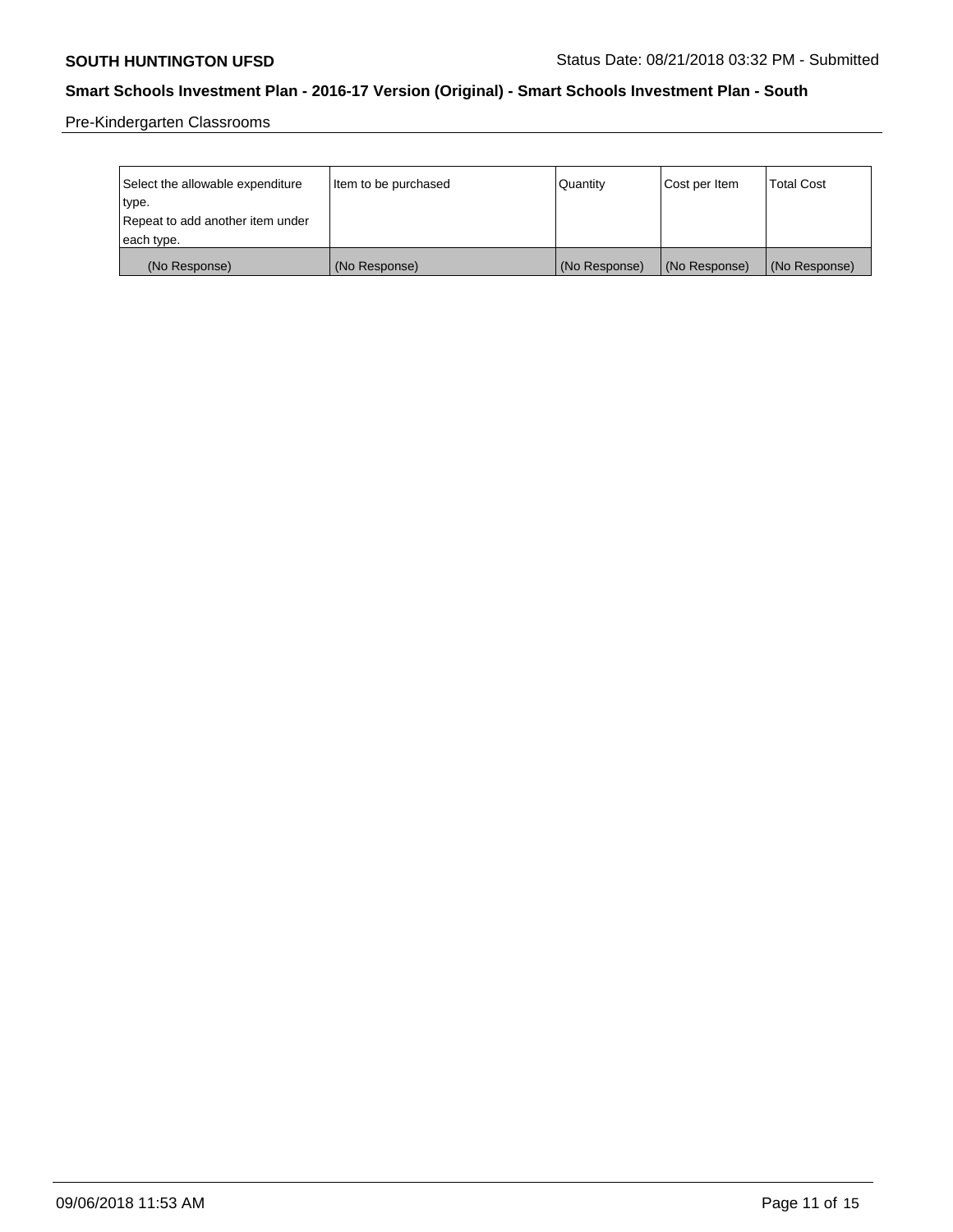Replace Transportable Classrooms

**1. Describe the district's plan to construct, enhance or modernize education facilities to provide high-quality instructional space by replacing transportable classrooms.**

(No Response)

**2. All plans and specifications for the erection, repair, enlargement or remodeling of school buildings in any public school district in the State must be reviewed and approved by the Commissioner. Districts that plan capital projects using their Smart Schools Bond Act funds will undergo a Preliminary Review Process by the Office of Facilities Planning.**

**Please indicate on a separate row each project number given to you by the Office of Facilities Planning.**

| Project Number |  |
|----------------|--|
|                |  |
|                |  |
|                |  |
|                |  |
| (No Response)  |  |
|                |  |
|                |  |
|                |  |

**3. For large projects that seek to blend Smart Schools Bond Act dollars with other funds, please note that Smart Schools Bond Act funds can be allocated on a pro rata basis depending on the number of new classrooms built that directly replace transportable classroom units.**

**If a district seeks to blend Smart Schools Bond Act dollars with other funds describe below what other funds are being used and what portion of the money will be Smart Schools Bond Act funds.**

(No Response)

**4. If you have made an allocation for Replace Transportable Classrooms, complete this table. Note that the calculated Total at the bottom of the table must equal the Total allocation for this category that you entered in the SSIP Overview overall budget.**

|                                                | Sub-Allocation |
|------------------------------------------------|----------------|
| Construct New Instructional Space              | (No Response)  |
| Enhance/Modernize Existing Instructional Space | (No Response)  |
| <b>Other Costs</b>                             | (No Response)  |
| Totals:                                        | 0              |

**5. Please detail the type, quantity, per unit cost and total cost of the eligible items under each sub-category. This is especially important for any expenditures listed under the "Other" category. All expenditures must be capital-bond eligible to be reimbursed through the SSBA. If you have any questions, please contact us directly through smartschools@nysed.gov.**

| Select the allowable expenditure | Item to be purchased | Quantity      | Cost per Item | Total Cost    |
|----------------------------------|----------------------|---------------|---------------|---------------|
| type.                            |                      |               |               |               |
| Repeat to add another item under |                      |               |               |               |
| each type.                       |                      |               |               |               |
| (No Response)                    | (No Response)        | (No Response) | (No Response) | (No Response) |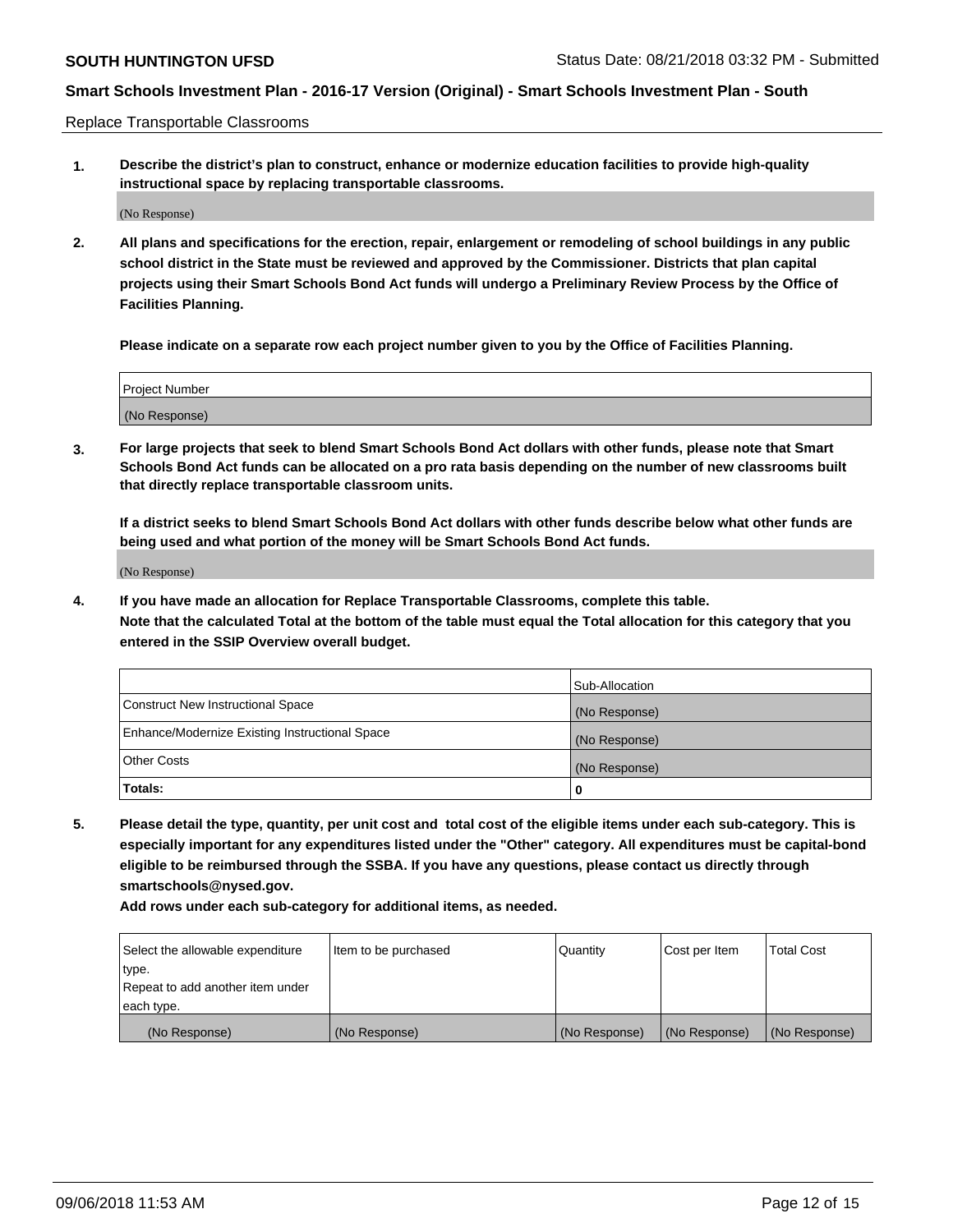High-Tech Security Features

**1. Describe how you intend to use Smart Schools Bond Act funds to install high-tech security features in school buildings and on school campuses.**

The Smart Schools Bond Act funds will be used to bring all current recording equipment and cameras under one video surveillance system. In addition, the equipment will be upgraded to TB Hard Drives with a 32 ch DVR to improve recordings. An additional 254 interior cameras and 119 exterior cameras will be added district-wide to improve visual coverage of key/high priority areas.

**2. All plans and specifications for the erection, repair, enlargement or remodeling of school buildings in any public school district in the State must be reviewed and approved by the Commissioner. Districts that plan capital projects using their Smart Schools Bond Act funds will undergo a Preliminary Review Process by the Office of Facilities Planning.** 

**Please indicate on a separate row each project number given to you by the Office of Facilities Planning.**

Project Number 58-04-13-03-7-999-008

- **3. Was your project deemed eligible for streamlined Review?**
	- Yes
	- $\boxtimes$  No
- **4. Include the name and license number of the architect or engineer of record.**

| <sup>1</sup> Name | License Number |
|-------------------|----------------|
| Saverio Belfiore  | 33063          |

**5. If you have made an allocation for High-Tech Security Features, complete this table. Note that the calculated Total at the bottom of the table must equal the Total allocation for this category that you entered in the SSIP Overview overall budget.**

|                                                      | Sub-Allocation |
|------------------------------------------------------|----------------|
| Capital-Intensive Security Project (Standard Review) | (No Response)  |
| <b>Electronic Security System</b>                    | 548,873        |
| <b>Entry Control System</b>                          | (No Response)  |
| Approved Door Hardening Project                      | (No Response)  |
| <b>Other Costs</b>                                   | (No Response)  |
| Totals:                                              | 548,873        |

**6. Please detail the type, quantity, per unit cost and total cost of the eligible items under each sub-category. This is especially important for any expenditures listed under the "Other" category. All expenditures must be capital-bond eligible to be reimbursed through the SSBA. If you have any questions, please contact us directly through smartschools@nysed.gov.**

| Select the allowable expenditure<br>type.<br>Repeat to add another item under<br>each type. | Item to be purchased | Quantity | Cost per Item | <b>Total Cost</b> |
|---------------------------------------------------------------------------------------------|----------------------|----------|---------------|-------------------|
| <b>Electronic Security System</b>                                                           | <b>DVR Server</b>    | 21.00    | 999           | 20,979            |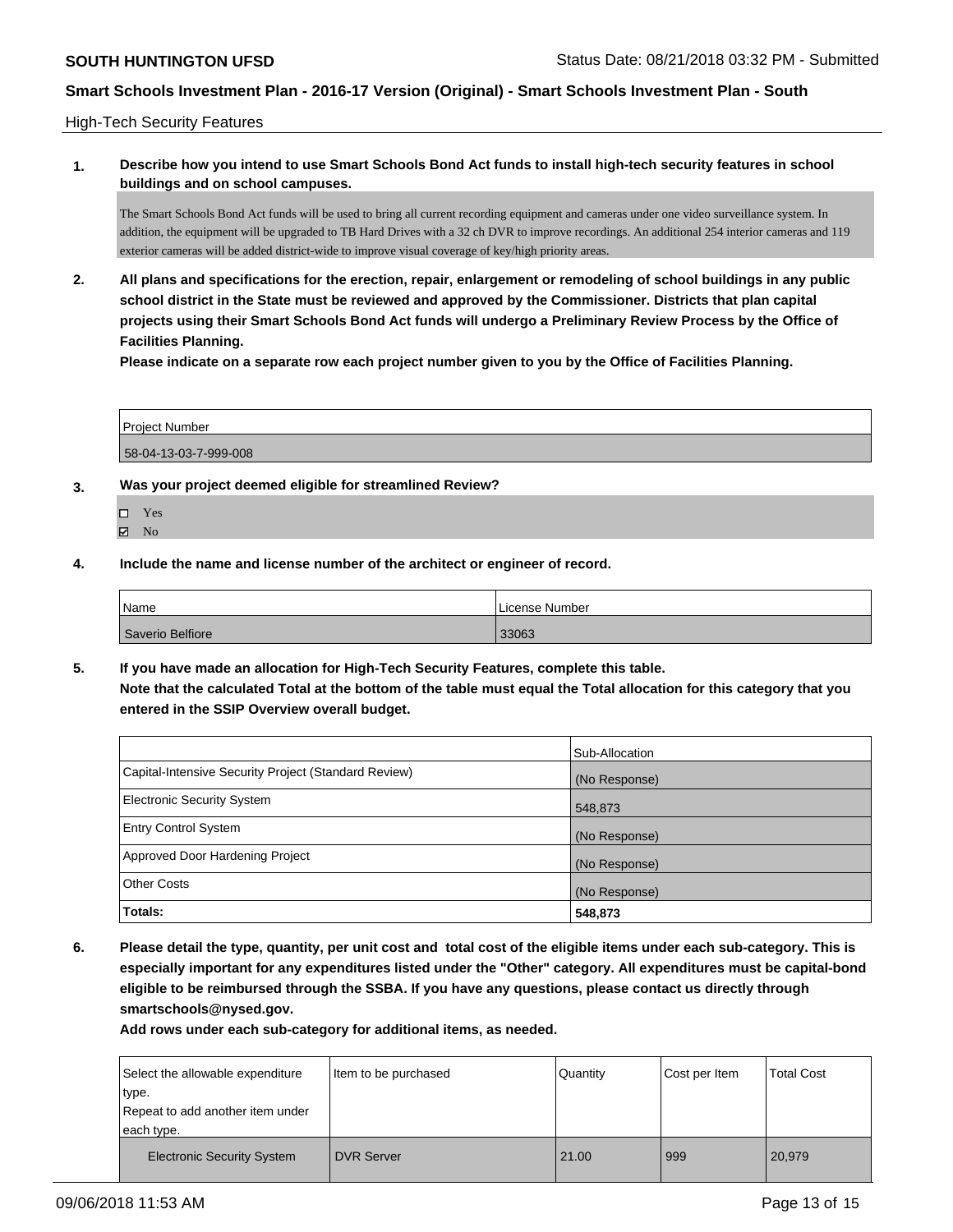High-Tech Security Features

| Select the allowable expenditure<br>type.<br>Repeat to add another item under<br>each type. | Item to be purchased                                           | Quantity | Cost per Item | <b>Total Cost</b> |
|---------------------------------------------------------------------------------------------|----------------------------------------------------------------|----------|---------------|-------------------|
| <b>Electronic Security System</b>                                                           | Digital Interface 16 Port Board                                | 39.00    | 999           | 38,961            |
| <b>Electronic Security System</b>                                                           | Digital Interface 8 Port Board                                 | 1.00     | 799           | 799               |
| <b>Electronic Security System</b>                                                           | <b>Rackmount Case</b>                                          | 21.00    | 170           | 3,570             |
| <b>Electronic Security System</b>                                                           | Digital Interface Real Time Upgrade                            | 40.00    | 449           | 17,960            |
| <b>Electronic Security System</b>                                                           | DVR 32 Channel Support Upgrade                                 | 21.00    | 499           | 10,479            |
| <b>Electronic Security System</b>                                                           | Pan Tilt Zoom Camera Controller Card                           | 21.00    | 299           | 6,279             |
| <b>Electronic Security System</b>                                                           | 1 TB Hard Drive                                                | 328.00   | 144           | 47,232            |
| <b>Electronic Security System</b>                                                           | <b>Digital Viewing Software</b>                                | 40.00    | 99            | 3,960             |
| <b>Electronic Security System</b>                                                           | <b>Remote Viewing Software</b>                                 | 40.00    | 99            | 3,960             |
| <b>Electronic Security System</b>                                                           | Remote Access Configuration                                    | 21.00    | 99            | 2,079             |
| <b>Electronic Security System</b>                                                           | DVR Server Configuration                                       | 21.00    | 129           | 2,709             |
| <b>Electronic Security System</b>                                                           | <b>EMAP Setup and Config</b>                                   | 21.00    | 249           | 5,229             |
| <b>Electronic Security System</b>                                                           | Network Connection and Configuration                           | 21.00    | 249           | 5,229             |
| <b>Electronic Security System</b>                                                           | 3rd Party IP Camera License 8 pack                             | 4.00     | 846           | 3,384             |
| <b>Electronic Security System</b>                                                           | 3rd Party IP Camera License 32 pack                            | 1.00     | 2,870         | 2,870             |
| <b>Electronic Security System</b>                                                           | 3rd Party IP Camera License 4 pack                             | 9.00     | 423           | 3,807             |
| <b>Electronic Security System</b>                                                           | 3rd Party IP Camera License 16 pack                            | 1.00     | 1,508         | 1,508             |
| <b>Electronic Security System</b>                                                           | 3rd Party IP Camera License 2 pack                             | 3.00     | 248           | 744               |
| <b>Electronic Security System</b>                                                           | 3rd Party IP Camera License 1 pack                             | 1.00     | 149           | 149               |
| <b>Electronic Security System</b>                                                           | 1.3 Megapixel Interior Low Lux D/N<br>Mini Dome Camera         | 254.00   | 499           | 126,746           |
| <b>Electronic Security System</b>                                                           | 1.3 Megapixel Exterior Low Lux D/N<br>Vandal Proof Dome Camera | 119.00   | 599           | 71,281            |
| <b>Electronic Security System</b>                                                           | <b>Indoor Camera Wiring</b>                                    | 254.00   | 139           | 35,306            |
| <b>Electronic Security System</b>                                                           | <b>Outdoor Camera Wiring</b>                                   | 119.00   | 169           | 20,111            |
| <b>Electronic Security System</b>                                                           | <b>Extended Camera Wiring</b>                                  | 373.00   | 150           | 55,950            |
| <b>Electronic Security System</b>                                                           | Indoor Camera Mounting & Focusing                              | 254.00   | 75            | 19,050            |
| <b>Electronic Security System</b>                                                           | Outdoor Camera Mounting & Focusing                             | 119.00   | 125           | 14,875            |
| <b>Electronic Security System</b>                                                           | <b>Camera Configuration</b><br>Setup/Programming               | 483.00   | 49            | 23,667            |